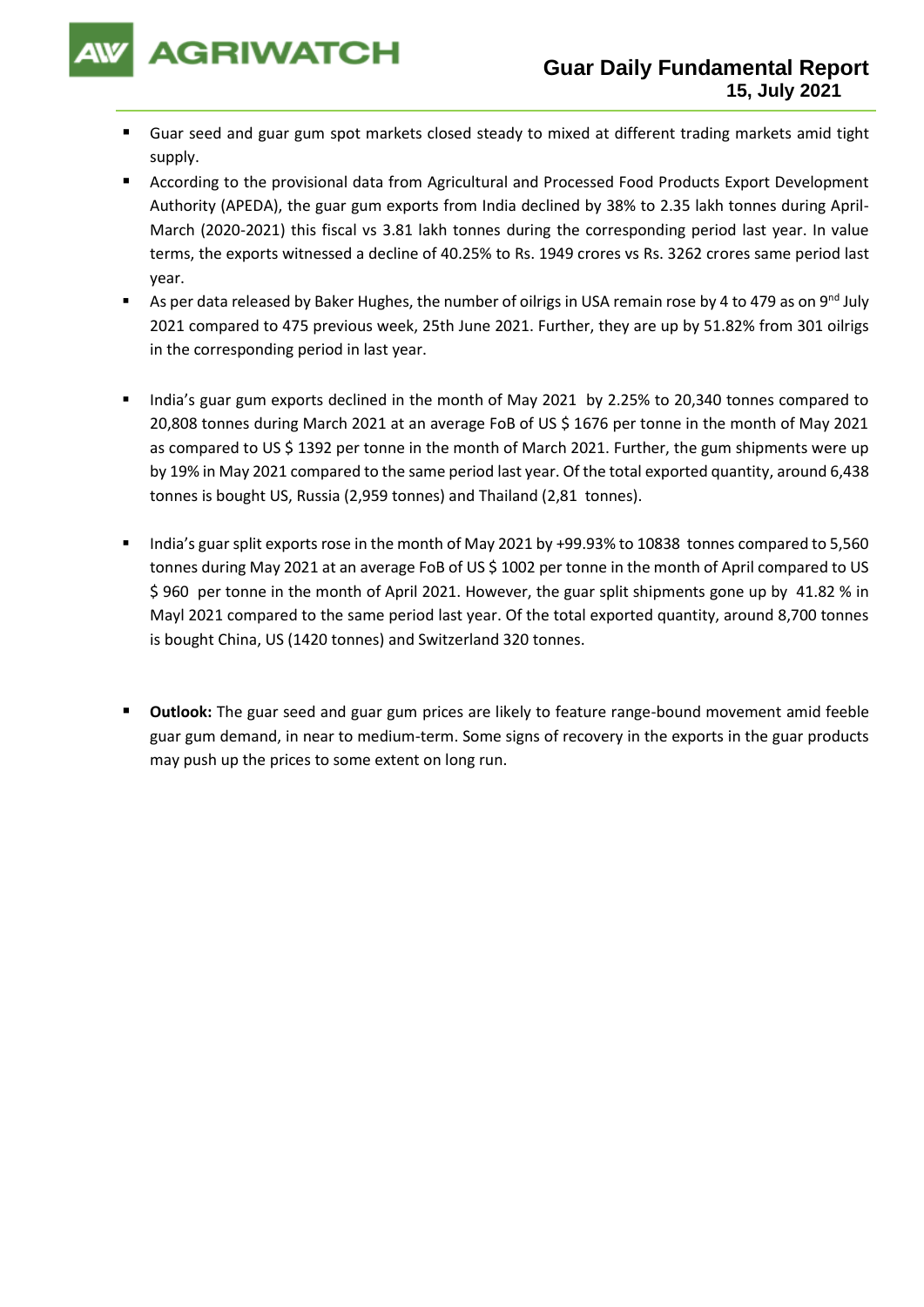

**15, July 2021**

| NCDEX-FUTURES MARKET - Guar Seed |         |      |             |      |              |               |          |       |         |
|----------------------------------|---------|------|-------------|------|--------------|---------------|----------|-------|---------|
| <b>Contract</b>                  | $+/-$   | Open | <b>High</b> | Low  | <b>Close</b> | <b>Volume</b> | Change   | ΟI    | Change  |
| $Jun-21$                         | $+2.63$ | 4008 | 4137        | 4008 | 3995         | 12640         | $-6460$  | 5520  | $-8625$ |
| <b>Jul-21</b>                    | $+2.13$ | 4084 | 4200        | 4084 | 4085         | 39340         | $-23735$ | 53270 | 7820    |

| NCDEX-FUTURES MARKET- Guar Gum |         |             |             |      |              |               |               |       |          |
|--------------------------------|---------|-------------|-------------|------|--------------|---------------|---------------|-------|----------|
| <b>Contract</b>                | $+/-$   | <b>Open</b> | <b>High</b> | Low  | <b>Close</b> | <b>Volume</b> | <b>Change</b> | ΟI    | Change   |
| $Jun-21$                       | $+2.66$ | 6190        | 6442        | 6190 | 6195         | 4950          | $-1000$       | 2125  | $-2,930$ |
| <b>Jul-21</b>                  | $+2.01$ | 6300        | 6520        | 6300 | 6311         | 17055         | 8015          | 53925 | 1.270    |

| <b>Guar seed Stock Position &amp; EDD:</b> |              |                   |              |            |  |  |  |  |
|--------------------------------------------|--------------|-------------------|--------------|------------|--|--|--|--|
| <b>Stocks</b>                              | <b>Demat</b> | <b>In-Process</b> | <b>Total</b> | <b>EDD</b> |  |  |  |  |
|                                            | 14-Jul-21    | 14-Jul-21         | 14-Jul-21    | 11-Jul-21  |  |  |  |  |
| <b>Bikaner</b>                             |              | C                 |              | 20963      |  |  |  |  |
| <b>Deesa</b>                               |              |                   |              |            |  |  |  |  |
| Sri Ganganagar                             |              |                   |              | 2420       |  |  |  |  |
| Jodhpur                                    |              |                   |              | 1124       |  |  |  |  |
| <b>Nokha</b>                               |              |                   |              |            |  |  |  |  |

| <b>Guar Gum Stock Position &amp; EDD:</b> |                |                   |              |                  |  |  |  |
|-------------------------------------------|----------------|-------------------|--------------|------------------|--|--|--|
|                                           | <b>Demat</b>   | <b>In-Process</b> | <b>Total</b> | <b>EDD</b>       |  |  |  |
| <b>Stocks</b>                             | 14-Jul-21      | 14-Jul-21         | 14-Jul-21    | 11-Jul-21        |  |  |  |
| Deesa                                     | 0              | $\Omega$          | $\Omega$     |                  |  |  |  |
| <b>Bikaner</b>                            | $\Omega$       | $\mathbf 0$       | $\Omega$     | 2664             |  |  |  |
| Jodhpur                                   | $\Omega$       | $\Omega$          | $\Omega$     | 10837            |  |  |  |
| <b>Nokha</b>                              | $\Omega$       | $\mathbf 0$       | $\Omega$     | 3777             |  |  |  |
| Sri Ganganagar                            | 0              | 0                 | 0            | 558              |  |  |  |
|                                           |                |                   |              | <b>14-Jul-21</b> |  |  |  |
| <b>Churi and Korma Prices:</b>            |                | 14-Jul-21         |              |                  |  |  |  |
| <b>Commodity</b>                          | <b>Center</b>  |                   | Rs./75 kg.   |                  |  |  |  |
| <b>Churi</b>                              | Jodhpur        | 2050              |              |                  |  |  |  |
| Korma                                     | Jodhpur        | 3150              |              |                  |  |  |  |
| Churi                                     | Sri Ganganagar | 1800              |              |                  |  |  |  |
| <b>Korma</b>                              | Sri Ganganagar |                   |              | 2950             |  |  |  |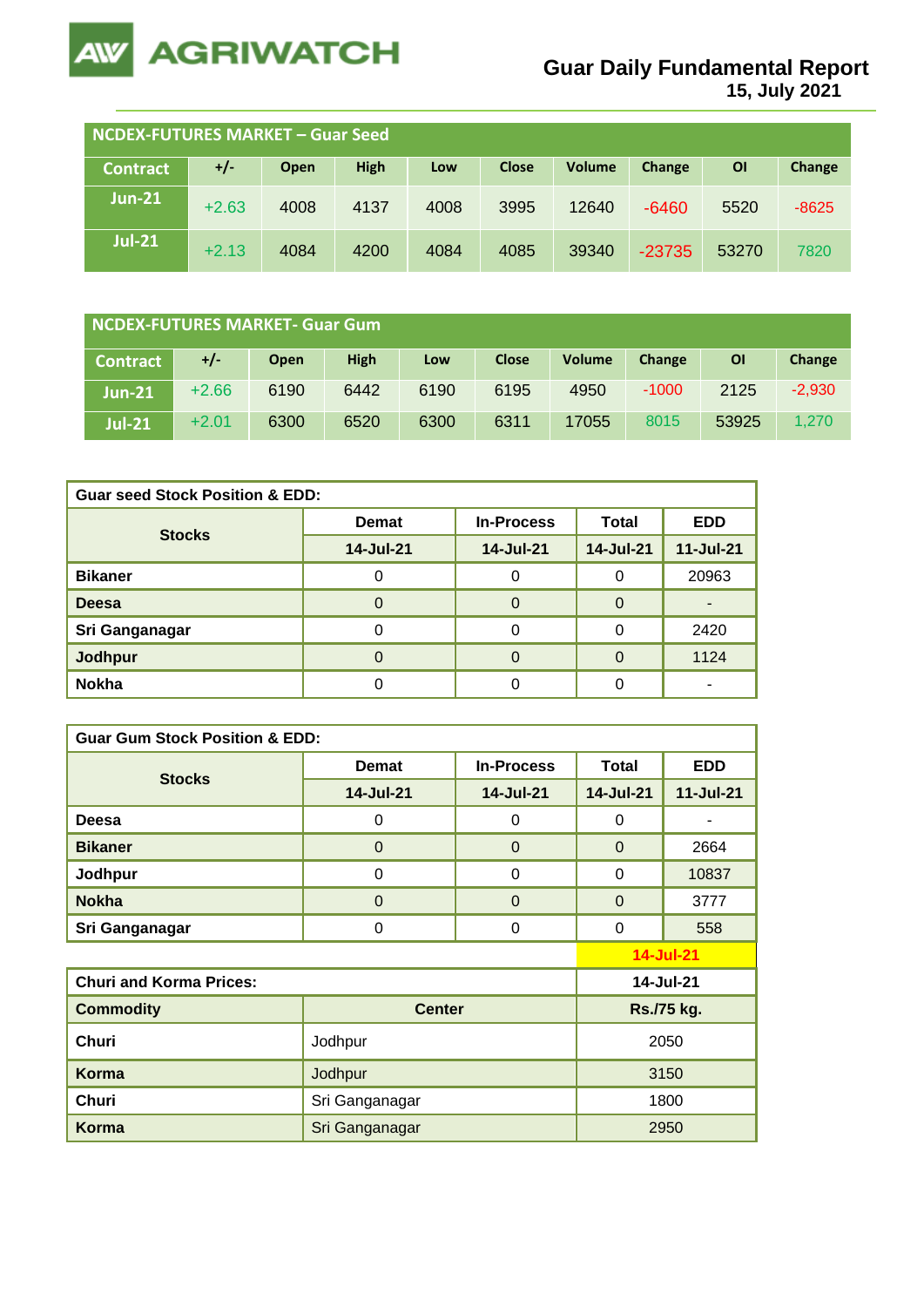

| <b>Guar Export Prices:</b>         | 14-Jul-21                   | 14-Jul-21     |               |
|------------------------------------|-----------------------------|---------------|---------------|
|                                    | <b>Variety</b>              | Value (Rs/Kg) | Value (\$/MT) |
| <b>Guargum/Split (Mundra Port)</b> |                             | 63            | 845           |
|                                    | 200 Mesh 5000<br>CPS        | 80            | 1073          |
| <b>Guargum Powder</b>              | 200 Mesh 3500<br><b>CPS</b> | 75            | 1006          |
|                                    | Meal 40%                    | 30            | 402           |
| <b>Guargum Meal</b>                | Meal $50\%$                 | 43            | 577           |

| <b>Guar Seed Prices at Key Spot Markets:</b> |                 |                                                                                                                                                                                              |                  |                        |                |    |  |  |
|----------------------------------------------|-----------------|----------------------------------------------------------------------------------------------------------------------------------------------------------------------------------------------|------------------|------------------------|----------------|----|--|--|
| <b>Commodity</b>                             |                 |                                                                                                                                                                                              |                  | <b>Prices (Rs/Qtl)</b> |                |    |  |  |
| <b>Guar Seed</b>                             | <b>District</b> | <b>Centre</b>                                                                                                                                                                                | $14$ -Jul-<br>21 | $13 -$ Jul-<br>21      | <b>Change</b>  |    |  |  |
|                                              |                 | Jodhpur (Loose)                                                                                                                                                                              | 3950             | 3950                   | <b>Unch</b>    |    |  |  |
|                                              | Jodhpur         | Jodhpur(Delivery)                                                                                                                                                                            | 4148             | 4148                   | <b>Unch</b>    |    |  |  |
|                                              |                 | Sri-Ganganagar(Loose)                                                                                                                                                                        | 3830             | 3830                   | <b>Unch</b>    |    |  |  |
|                                              |                 | Sri-Ganganagar (Delivery)                                                                                                                                                                    | 3980             | 3980                   | <b>Unch</b>    |    |  |  |
|                                              | Sri-Ganganagar  | Rawla (Loose)                                                                                                                                                                                | <b>NR</b>        | 3815                   |                |    |  |  |
|                                              |                 | Gharsana (Loose)                                                                                                                                                                             | <b>NA</b>        | <b>NA</b>              | $\blacksquare$ |    |  |  |
|                                              |                 | Raisinghnagar (Loose)                                                                                                                                                                        | 3950             | 3800                   | 150            |    |  |  |
|                                              |                 | Bikaner (Loose)                                                                                                                                                                              | 3950             | 3915                   | 35             |    |  |  |
|                                              |                 | Bikaner (Delivery)<br>Nokha(Loose)<br>Nokha (Delivery)<br>Khajuwala (Loose)<br>Khajuwala (Delivery)<br>Lunkaransar (Loose)<br>Hanumangarh (Loose)<br>Hanumangarh (Delivery)<br>Nohar (Loose) | 4148             | 4111                   | 37             |    |  |  |
| Rajasthan                                    |                 |                                                                                                                                                                                              |                  | 4010                   | 3925           | 85 |  |  |
|                                              | <b>Bikaner</b>  |                                                                                                                                                                                              | 4211             | 4121                   | 89             |    |  |  |
|                                              |                 |                                                                                                                                                                                              | 3900             | 3850<br>50             |                |    |  |  |
|                                              |                 |                                                                                                                                                                                              | 4095             | 4043                   | 53             |    |  |  |
|                                              |                 |                                                                                                                                                                                              | 3900             | 3900                   | <b>Unch</b>    |    |  |  |
|                                              |                 |                                                                                                                                                                                              | 3850             | 3840                   | 10             |    |  |  |
|                                              |                 |                                                                                                                                                                                              | 4043             | 4032                   | 11             |    |  |  |
|                                              | Hanumangarh     |                                                                                                                                                                                              | <b>NR</b>        | <b>NR</b>              | $\blacksquare$ |    |  |  |
|                                              |                 | Pilibanga (Loose)                                                                                                                                                                            | NR.              | NR.                    |                |    |  |  |
|                                              | <b>Nagaur</b>   | Nagaur (Loose)                                                                                                                                                                               | 3850             | 3850                   | <b>Unch</b>    |    |  |  |
|                                              | <b>Churu</b>    | Churu (Delivery)                                                                                                                                                                             | <b>NR</b>        | NR.                    | $\blacksquare$ |    |  |  |
|                                              | <b>Alwar</b>    | Alwar (Loose)                                                                                                                                                                                | <b>NR</b>        | <b>NR</b>              |                |    |  |  |
|                                              | <b>Hisar</b>    | Adampur (Loose)                                                                                                                                                                              | 3800             | 3830                   | $-30$          |    |  |  |
|                                              |                 | Adampur (Delivery)                                                                                                                                                                           | 3990             | 4022                   | $-32$          |    |  |  |
| Haryana                                      | <b>Bhiwani</b>  | Bhiwani (Delivery)                                                                                                                                                                           | 4050             | 4050                   | <b>Unch</b>    |    |  |  |
|                                              |                 | Siwani (Loose)                                                                                                                                                                               | 4100             | 4050                   | 50             |    |  |  |
|                                              | <b>Sirsa</b>    | Sirsa (Loose)                                                                                                                                                                                | 3880             | 3815                   | 65             |    |  |  |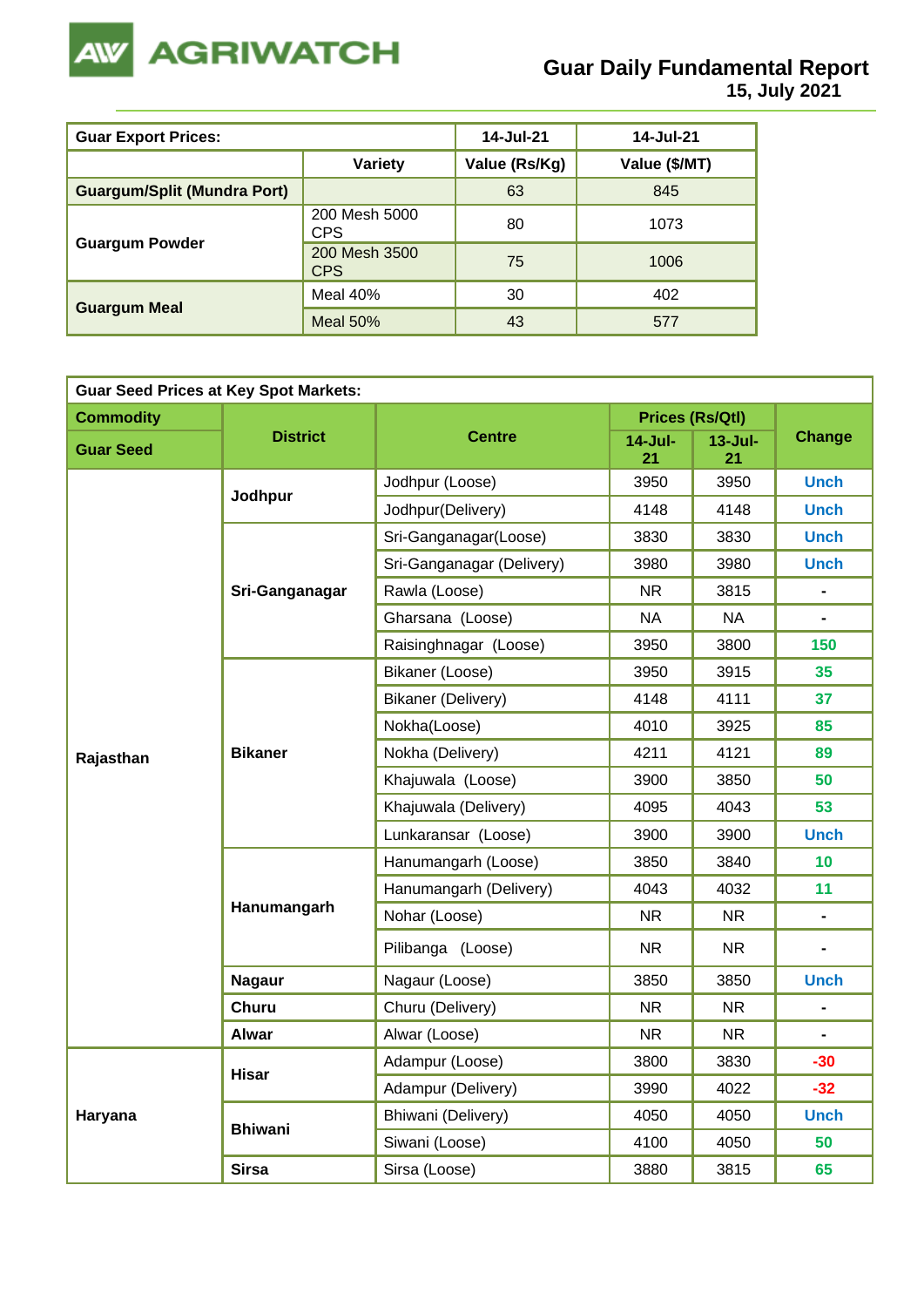

## **Guar Daily Fundamental Report**

**15, July 2021**

|                       |                    | Dhabwali (Loose)    | 3900      | 3915      | $-15$          |
|-----------------------|--------------------|---------------------|-----------|-----------|----------------|
|                       |                    | Dhabwali (Delivery) | 4095      | 4111      | $-16$          |
|                       |                    | Ellanabad (Loose)   | <b>NR</b> | 3850      | $\blacksquare$ |
|                       | Fatehabad          | Fatehabad (Loose)   | 3800      | 3775      | 25             |
|                       | <b>Banaskantha</b> | Deesa (Loose)       | <b>NA</b> | <b>NA</b> | $\blacksquare$ |
|                       | Patan              | Patan (Loose)       | 3655      | 3650      | 5              |
| Gujarat               | Rajkot             | Rajkot (Loose)      | 3775      | 3650      | 125            |
|                       | Jamnagar           | Dhrol (Loose)       | <b>NA</b> | <b>NA</b> | $\blacksquare$ |
| <b>Madhya Pradesh</b> | <b>Gwalior</b>     | Dabra (Loose)       | <b>NA</b> | <b>NA</b> | $\blacksquare$ |
| <b>Guar Gum</b>       |                    |                     |           |           |                |
|                       | Jodhpur            | Jodhpur             | 6400      | 6300      | 100            |
| Rajasthan             | Alwar              | Alwar               | <b>NR</b> | <b>NR</b> | $\blacksquare$ |
|                       | Hanumangarh        | Nohar               | <b>NR</b> | NR        | $\blacksquare$ |
|                       | <b>Bhiwani</b>     | <b>Bhiwani</b>      | 6350      | 6350      | <b>Unch</b>    |
|                       |                    | <b>Sirsa</b>        | 6500      | 6400      | 100            |
| Haryana               | <b>Sirsa</b>       | Dhabwali            | 6400      | 6400      | <b>Unch</b>    |
|                       |                    | Ellanabad           | <b>NR</b> | 6400      | $\blacksquare$ |
|                       | Fatehabad          | Fatehabad           | 6400      | 6350      | 50             |

| <b>Guar Seed Arrivals in Key Centers</b> |                 |                |                            |                   |                                                                                                    |  |  |  |  |
|------------------------------------------|-----------------|----------------|----------------------------|-------------------|----------------------------------------------------------------------------------------------------|--|--|--|--|
| <b>Commodity</b>                         |                 |                | <b>Arrivals (Quintals)</b> |                   |                                                                                                    |  |  |  |  |
| <b>Guar Seed</b>                         | <b>District</b> | <b>Centre</b>  | $14$ -Jul-<br>21           | $13 -$ Jul-<br>21 |                                                                                                    |  |  |  |  |
|                                          | Jodhpur         | Jodhpur        | <b>NA</b>                  | <b>NA</b>         | $\blacksquare$                                                                                     |  |  |  |  |
|                                          |                 | Sri-Ganganagar | 400                        | 400               | <b>Unch</b>                                                                                        |  |  |  |  |
|                                          |                 | Rawla          | <b>NR</b>                  | 15                | $\blacksquare$                                                                                     |  |  |  |  |
|                                          | Sri-Ganganagar  | Gharsana       | <b>NA</b>                  | <b>NA</b>         | $\blacksquare$                                                                                     |  |  |  |  |
|                                          |                 | Raisinghnagar  | 100                        | 20                | 80                                                                                                 |  |  |  |  |
|                                          | <b>Bikaner</b>  | <b>Bikaner</b> | 250                        | 450               | $-200$                                                                                             |  |  |  |  |
|                                          |                 | Nokha          | 250                        | 250               | <b>Unch</b>                                                                                        |  |  |  |  |
| Rajasthan                                |                 | Khajuwala      | 200                        | 200               | <b>Unch</b>                                                                                        |  |  |  |  |
|                                          |                 | Lunkaransar    | 500                        | 400               | 100                                                                                                |  |  |  |  |
|                                          |                 | Hanumangarh    | 100                        | 80                | 20                                                                                                 |  |  |  |  |
|                                          | Hanumangarh     | Nohar          | <b>NR</b>                  | <b>NR</b>         | $\blacksquare$                                                                                     |  |  |  |  |
|                                          |                 | Pilibanga      | <b>NR</b>                  | <b>NR</b>         | <b>Change</b><br>$\blacksquare$<br>$-50$<br>$\blacksquare$<br>$\blacksquare$<br>100<br><b>Unch</b> |  |  |  |  |
|                                          | <b>Nagaur</b>   | Nagaur         | 100                        | 150               |                                                                                                    |  |  |  |  |
|                                          | <b>Churu</b>    | Churu          | <b>NR</b>                  | <b>NR</b>         |                                                                                                    |  |  |  |  |
|                                          | <b>Alwar</b>    | Alwar          | <b>NR</b>                  | <b>NR</b>         |                                                                                                    |  |  |  |  |
|                                          | <b>Hisar</b>    | Adampur        | 400                        | 300               |                                                                                                    |  |  |  |  |
| Haryana                                  | <b>Bhiwani</b>  | <b>Bhiwani</b> | 300                        | 300               |                                                                                                    |  |  |  |  |